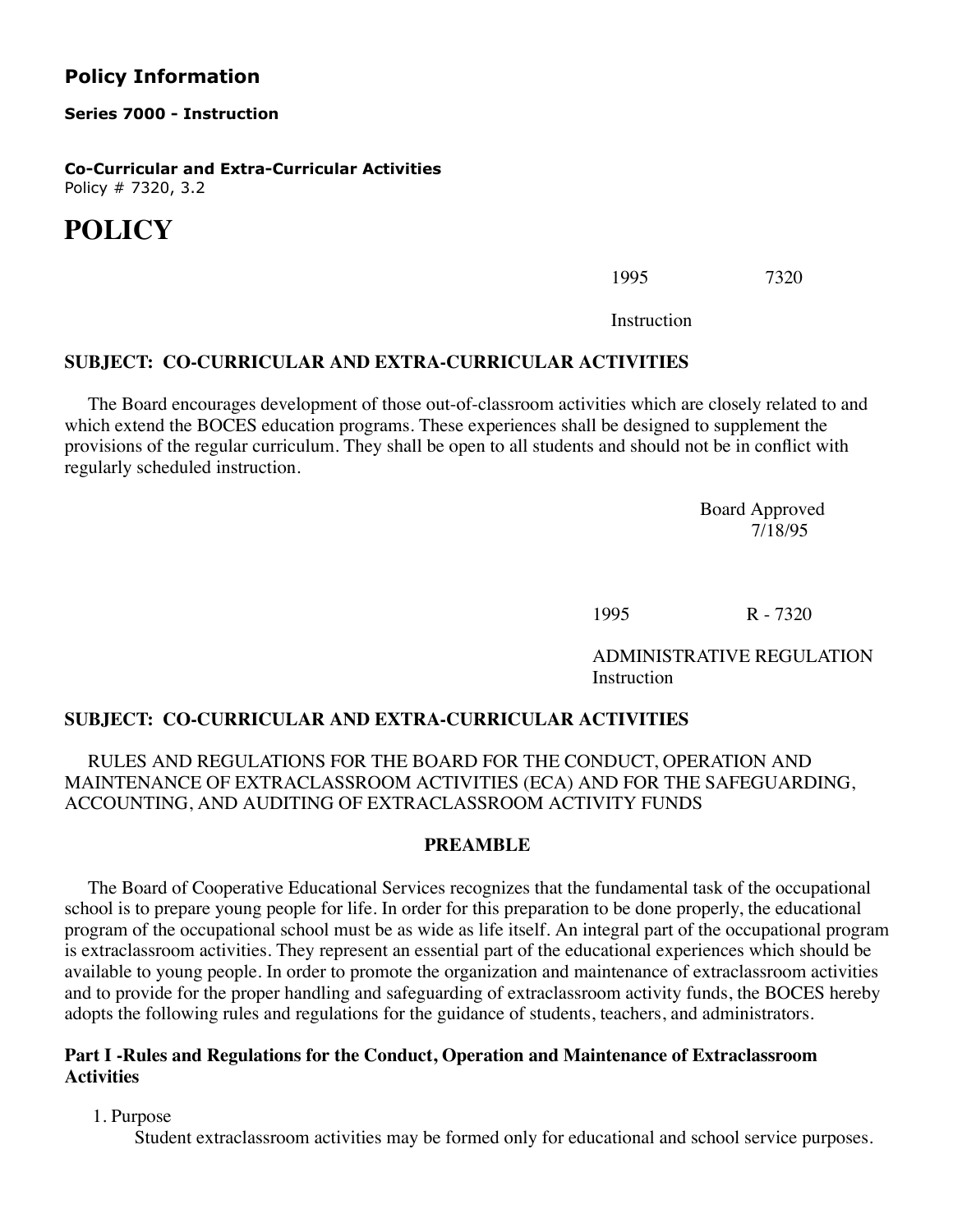## 2. Organizational Procedures

 Students desiring to form an extraclassroom activity shall petition their building administrator in writing. The petition shall state the purpose and describe the activities of the proposed extraclassroom activity, and shall be signed by at least seven students before it is presented to the administrator for action. If the purpose of the proposed extraclassroom activity falls within the scope of educational or school service purposes and if the necessary space and equipment are available, the administrator, in conjunction with the petitioning students, shall seek a suitable adviser. When these procedures have been accomplished, the building administrator shall recommend to the chief school officer that the extraclassroom activity be approved by the Board of Cooperative Educational Services.

## 3. Approved Extraclassroom Activities

 All extraclassroom activities shall be approved by the Board of Cooperative Educational Services. The chief school officer shall maintain an up-to-date register of all extraclassroom activities that are approved or discontinued.

#### 4. Faculty Adviser

 Each extraclassroom activity shall have a faculty adviser appointed by the chief faculty counselor (building administrator). The faculty adviser shall attend all meetings of the extraclassroom activity, and be responsible for adequate supervision at approved activities.

#### 5. Meetings

 All extraclassroom activities shall meet at least once monthly while school is in session. Meeting agenda's and minutes should be filed with building administrators before and after each meeting. These meetings shall be held on school property. Extraclassroom activities shall not meet outside school property unless they have received the consent of their school administrator.

#### 6. Officers

 Each extraclassroom activity shall have a president, secretary, and treasurer. These officers shall be elected annually from among the membership by secret ballot and recorded with building administrator.

## 7. Constitution

 Each extraclassroom activity shall adopt a constitution which shall define the purposes of the organization, duties of its officers, membership prerequisites, rules of procedure, and such other matters as are deemed necessary. This constitution shall incorporate any rules and regulations of the Board of Cooperative Educational Services which are applicable; and if the school has a general student organization, any rules of the latter which are applicable. The constitution of each extraclassroom activity shall be approved by the faculty adviser and the building administrator, and a copy of the constitution shall be on file in the building administrator's office.

## **Part II -Rules and Regulations for the Safeguarding, Accounting and Auditing of Extraclassroom Activity Funds**

# 1. Definition

 Extraclassroom activity funds are funds raised other than by taxation or through charges of a Board of Cooperative Educational Services, for, by or in the name of a school, student body, or any subdivision thereof.

# 2. Appointment of Officers

 It is suggested that the Board of Cooperative Educational Services appoint, on the recommendation of its chief executive officer, members of the regular faculty and clerical staff to fill the following positions:

- Central Treasurer
- Faculty Auditor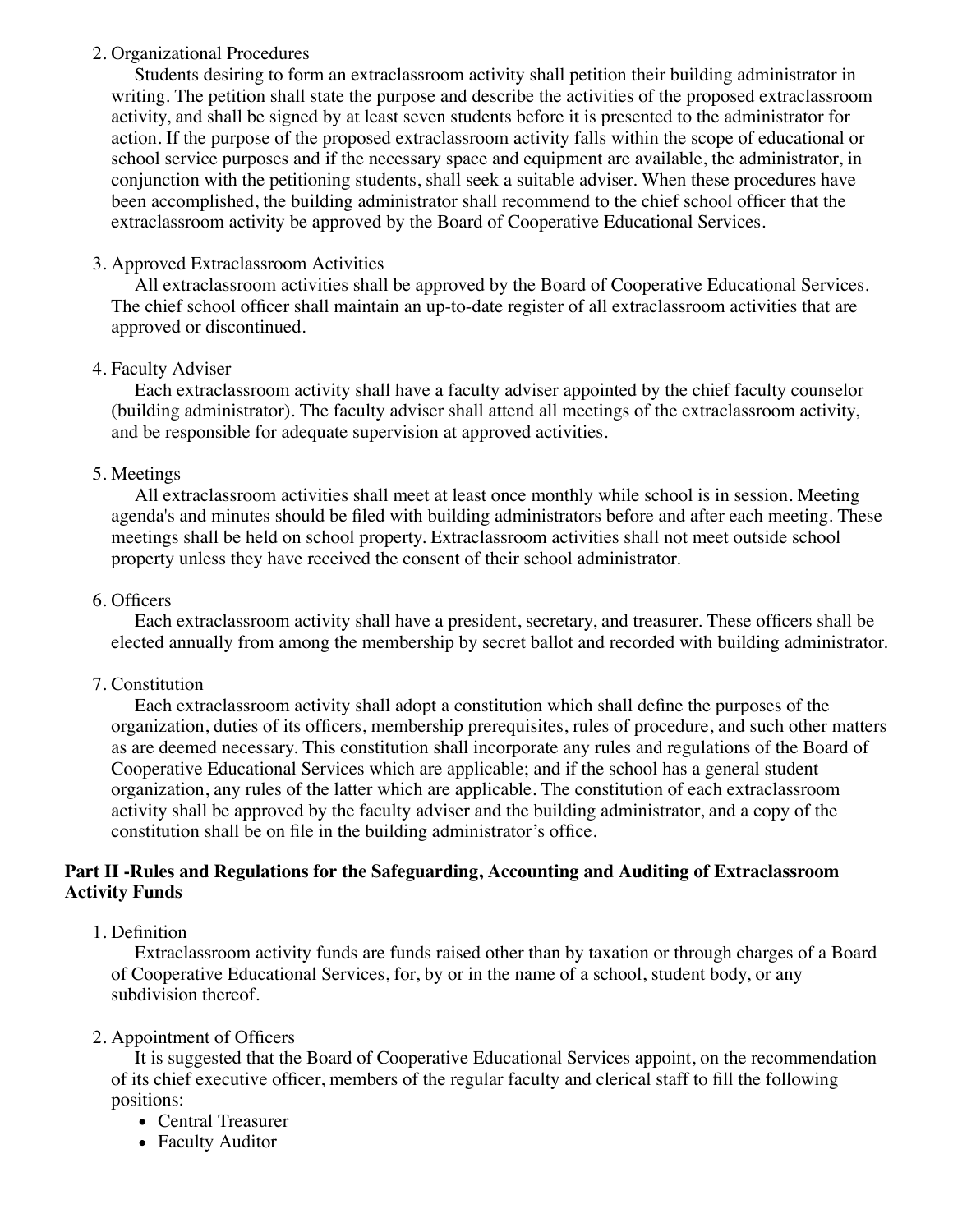• Chief Faculty Counselor(s) (usually building administrator(s))

The chief faculty counselor(s) shall appoint faculty advisers for each extraclassroom activity. Each extraclassroom activity shall elect an activity treasurer (student).

- 3. Function and Duties of Officers
	- A. CENTRAL TREASURER (appointed by the Board of Cooperative Educational Services).
		- 1. It shall be the duty of the central treasurer to have custody of all funds. All disbursements of funds shall be by means of prenumbered check forms signed by the central treasurer and building administrator or alternate upon receipt of a disbursement order signed by the activity treasurer and faculty adviser. The central treasurer shall have no part in the approval of payments but shall disburse funds only on the presentation of a properly signed pay order in duplicate providing, of course, that there are sufficient funds available in the account.
		- 2. The completed check will be returned to the student treasurer who will send it to the vendor after posting.
		- 3. The central treasurer shall sign a receipt for all funds placed in his custody, and he shall deposit these funds promptly in a bank designated by the Board of Cooperative Educational Services.
		- 4. The central treasurer shall keep an account listing the receipts and expenditures of each individual activity and post a register of all the receipts and disbursements of the combined pupil organizations on ledger forms prescribed by the Board of Cooperative Educational Services.
		- 5. Once each month, the central treasurer shall receive and verify his bank statements and prepare reports for presentation to the faculty auditor and the Board of Cooperative Educational Services. These reports to the Board should show beginning balances, receipts for the month, disbursements for the month, and the ending balances, for each organization, as well as a copy of the bank reconciliation.
	- B. FACULTY AUDITOR (appointed by the Board of Cooperative Educational Services).

The function of the auditor shall be distinct and separate from the duties of the other officers. the person appointed as auditor shall have no part in the approval of payments, the planning of income, or in keeping of records and forms. This policy prohibits the appointment of a building administrator or the chief school officer as auditor inasmuch as the building administrator should serve as chief faculty counselor, and the chief school officer would have general supervision of the entire system and would be responsible for the decisions of the chief faculty counselor and the faculty advisers.

- 1. In order to establish the responsibility of the auditor, he shall receive once each month from the central treasurer on a regular date designated by the chief school officer, a complete statement of the accounts showing the balance for each activity and the total balance for all accounts.
- 2. In addition, the auditor will call in the ledgers kept by the activity treasurers, at least twice a year and on a rotating basis, in order to compare the balance as shown on the central treasurer's report with the balance recorded in the ledger of the activity treasurer.
- 3. He should also examine various transactions and paperwork to determine if correct procedures are being used. He shall certify on these pages as to the accuracy of the entries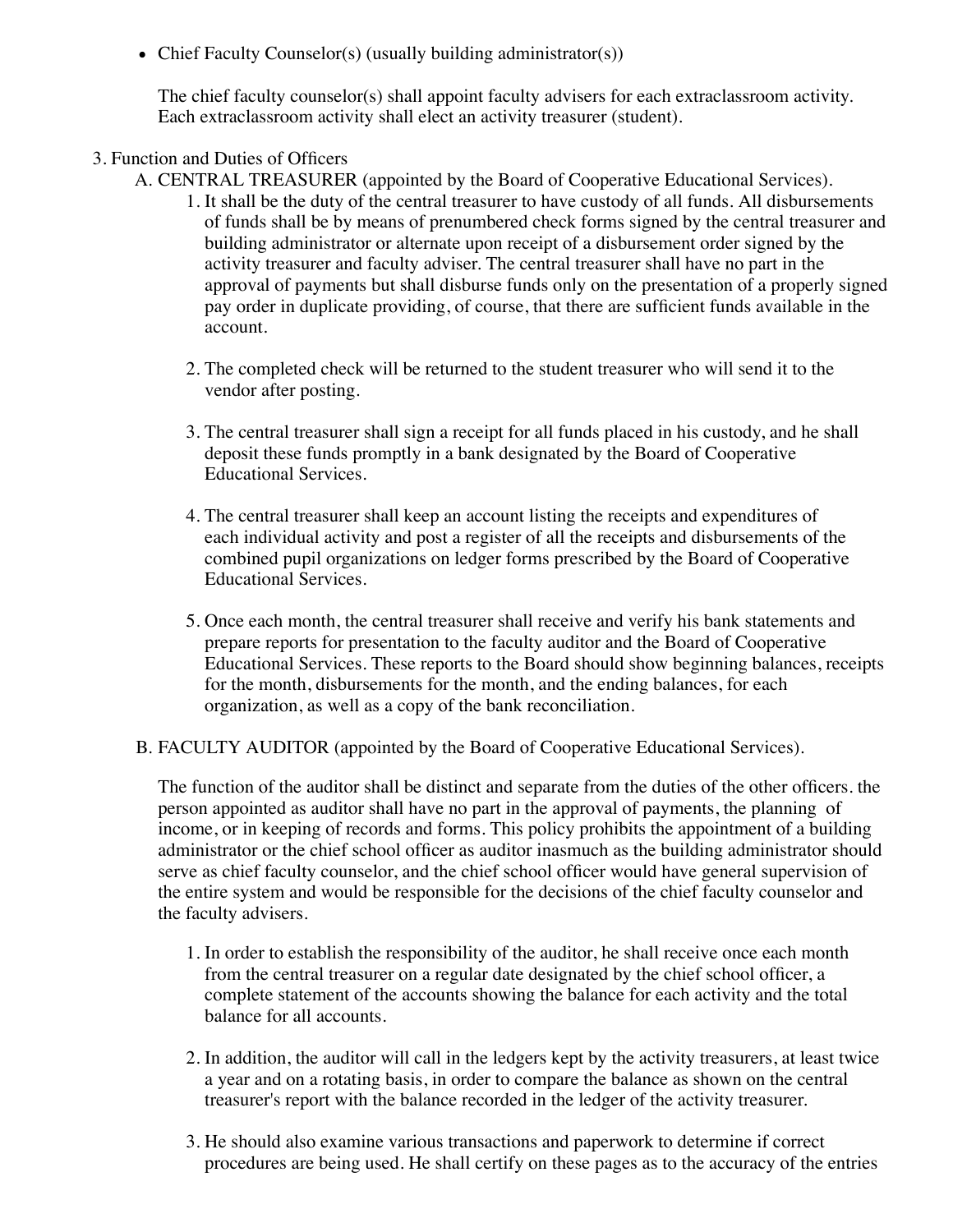posted and the available balances listed.

- 4. It shall be the duty of the auditor to verify the accuracy of the reports prepared by the central treasurer and so certify to the chief school officer for transmittal to the Board of Cooperative Educational Services. In the event that the ledgers of the activity treasurer do not agree with the ledger kept by the central treasurer, the auditor shall base his investigation on the supporting evidence kept by the activity treasurer and the central treasurer in the form of audited receipt statements, signed deposit slips, original audited bills, signed pay orders, canceled checks, and bank statements. The entries in the central treasurer's books and activity treasurer's ledgers are in the final analysis based on forms, bearing not only the signature of the activity treasurer but also the counter signature of the faculty adviser.
- 5. At the end of the school year, it shall be the duty of the auditor to assemble the monthly reports and prepare a composite report listing the financial condition of each activity for the full school year for the guidance of the chief school officer and the Board of Cooperative Educational Services.
- C. CHIEF FACULTY COUNSELOR (appointed for each building by the Board of Cooperative Educational Services - usually the building administrator).
	- 1. It shall be the duty of this officer to coordinate the financial planning of all projects of the various pupil organizations in his building; to consult with the faculty advisers; to appoint a faculty adviser for each activity in his building on a year-to-year basis; and to submit to the Board of Cooperative Educational Services for approval all new activity organizations initiated by the students.
	- 2. He shall investigate all problems and disputes concerning the student organizations under his jurisdiction and shall effect action that will enable these problems and disputes to be resolved.
- D. FACULTY ADVISER (appointed by the chief faculty counselor).
	- 1. It shall be the duty of these officers to guide and advise the pupil officers in planning extraclassroom activities and the planning of financial budgets.
	- 2. The advisers shall assist the activity treasurer in the preparation of statements of income.
	- 3. He shall audit these statements and sign them as acknowledgement of verification of the income statement to be attached to deposit slips.
	- 4. The adviser shall guide the student treasurer in posting his account ledger and from timeto-time shall check the balancing of the activity treasurer's accounts and the completeness of their supporting evidence.
	- 5. The faculty adviser shall supervise expenditures by insuring that funds are available before approving each proposed purchase and by signing all pay orders drawn on the central treasurer for disbursement of funds.
	- 6. The faculty adviser is responsible for determining which of the activities of his organization are subject to sales tax and for taking steps to see that all tax information is accurately recorded and sent to the central treasurer.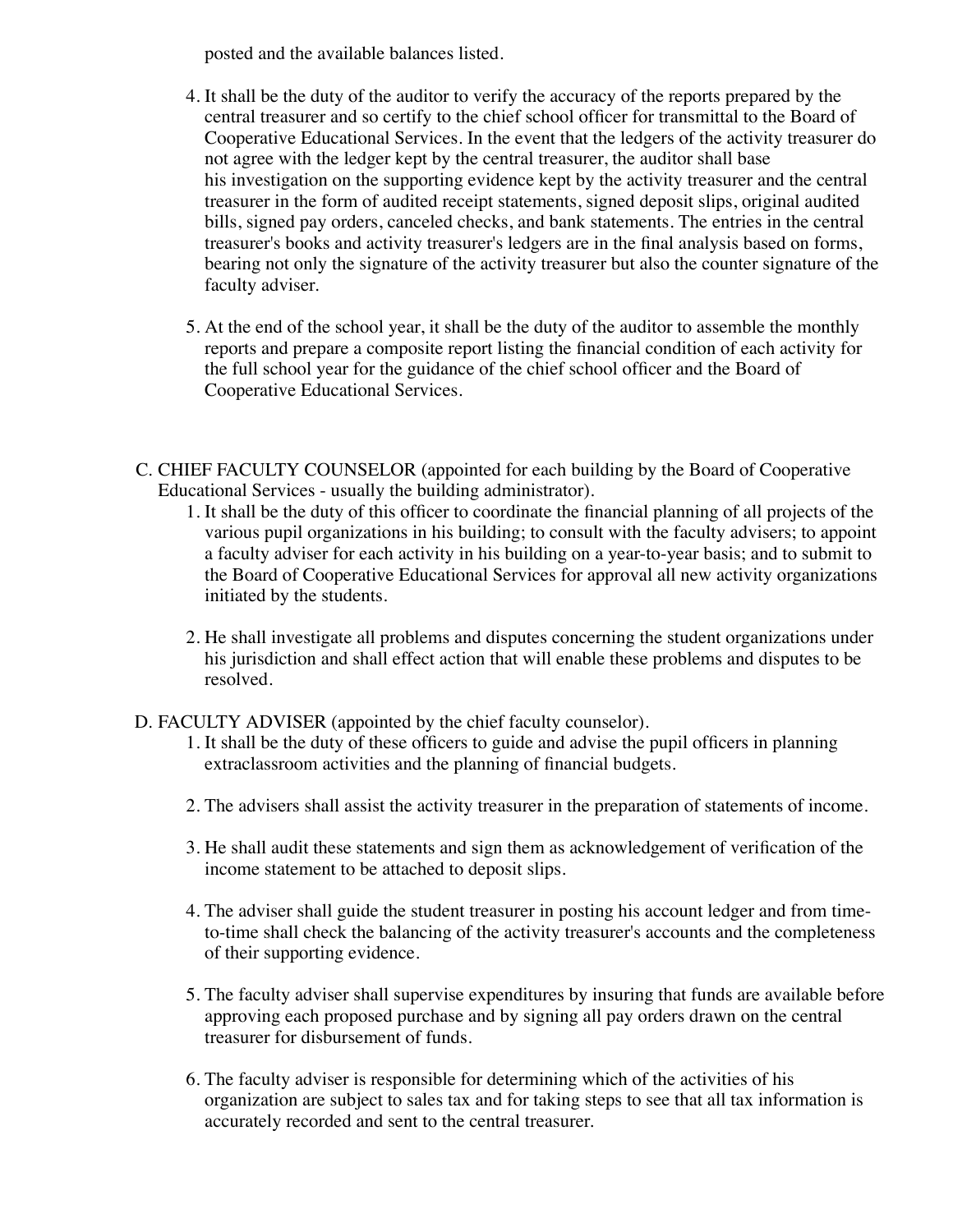- 7. The faculty adviser shall constantly work toward the goal of insuring the largest educational return from the activities participated in by the pupils.
- E. ACTIVITY TREASURER (elected by the pupils of each organization).
	- 1. The activity treasurer shall receive all moneys raised by his activity and shall immediately deposit such funds with the central treasurer.
	- 2. Duplicate deposit slips shall be made out and signed by both the adviser and activity treasurer. One of these is to be retained by the central treasurer, and one, after being signed by the central treasurer, is to be returned to the activity treasurer together with a central treasurer's receipt.
	- 3. The activity treasurer shall pay all bills by issuing pay orders signed by himself and the faculty adviser. This form is to be made in duplicate and is an order on the central treasurer to issue a check for payment of the invoice which shall be attached to the pay order. The central treasurer will keep one copy of the pay order and return the other copy together with the completed check. The activity treasurer will then send the check to the vendor involved after posting.
	- 4. The activity treasurer shall keep a ledger showing all receipts and expenditures and indicating a daily running balance which shall be on a form prescribed by the Board of Cooperative Educational Services. He shall file all supporting data, chronologically, as evidence for the entries made in the ledger.
- 4. Deposit Procedures for Activity Treasurers

 Each activity treasurer shall issue a receipt for all money received by him to be deposited in the activity account. These receipts shall be prenumbered and must be used in consecutive order. If a mistake is made, the receipt should be voided but not destroyed.

Upon receiving money, the activity treasurer will take the following steps:

- A. Prepare the deposit slip, obtain the signature of the faculty adviser on the deposit slip following his review, and deposit the funds with the central treasurer.
- B. Receive the duplicate deposit slip signed by the central treasurer together with a receipt for the money deposited.
- C. Enter the amount of the deposit in the activity fund register indicating the source from which the funds were received.
- D. File chronologically the supporting data consisting of the duplicate deposit slip, central treasurer's receipt, and, if applicable, the statement of admissions. These forms provide the evidence for the entries made in the activity treasurer's books.
- 5. Withdrawal Procedure for Activity Treasurers

 When merchandise is to be purchased, a purchase order approved by the activity treasurer and the faculty adviser must be prepared in duplicate. The adviser is responsible for being sure the purchase is proper in all respects. The original is given (or mailed) to the vendor as authorization to buy. When the